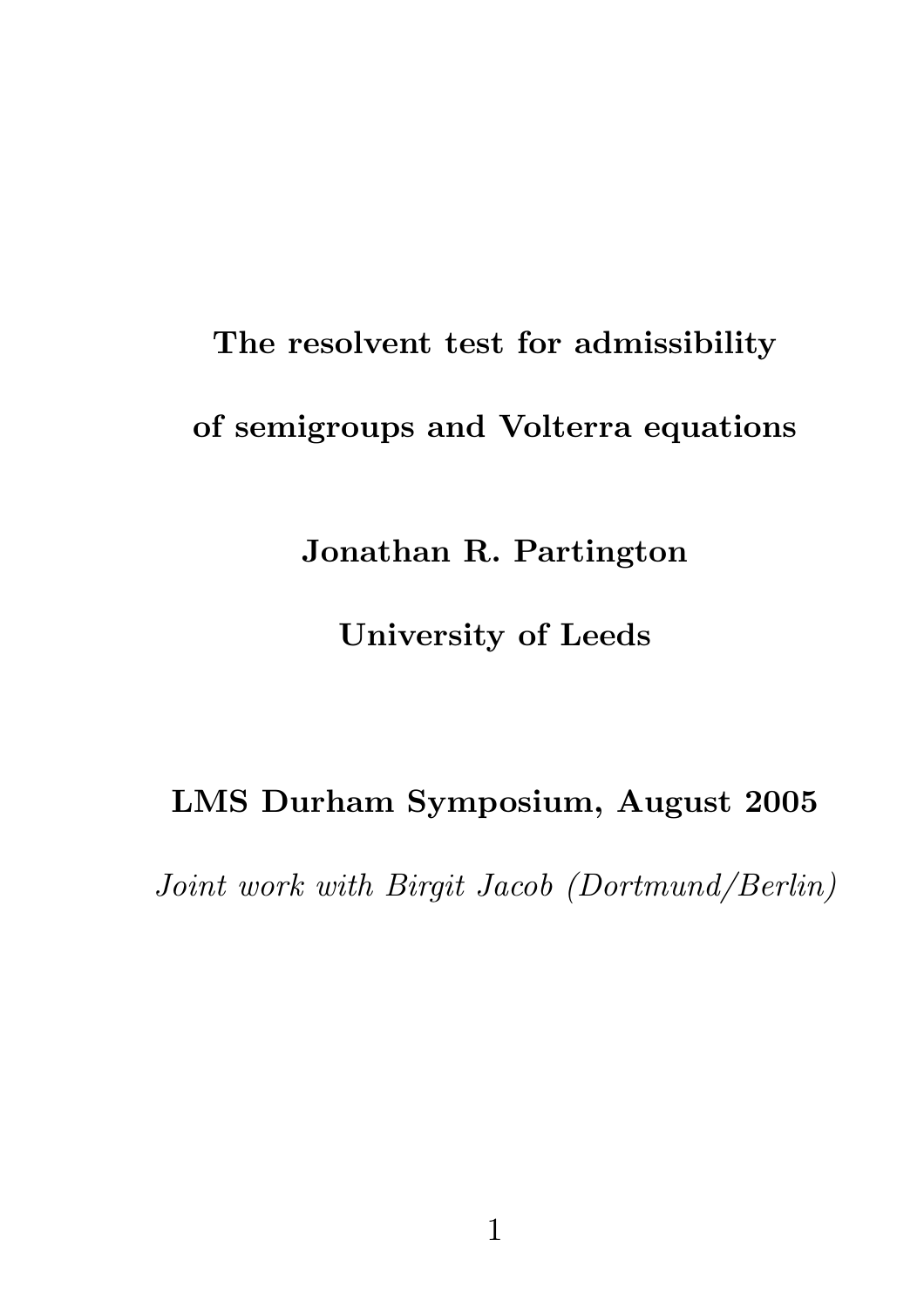## Linear systems associated with semigroups

H a complex Hilbert space,  $(T_t)_{t\geq 0}$  a strongly continuous semigroup of bounded operators,

i.e.,  $T_{t+u} = T_t T_u$  and  $t \mapsto T_t x$  is continuous.

A the infinitesimal generator, defined on domain  $\mathcal{D}(A) \subseteq H$ .

$$
Ax = \lim_{t \to 0} \frac{1}{t} (T_t - I)x.
$$

A continuous-time linear system in state form:

$$
\frac{dx(t)}{dt} = Ax(t) + Bu(t),
$$

$$
y(t) = Cx(t) + Du(t),
$$

with  $x(0) = x_0$ , say.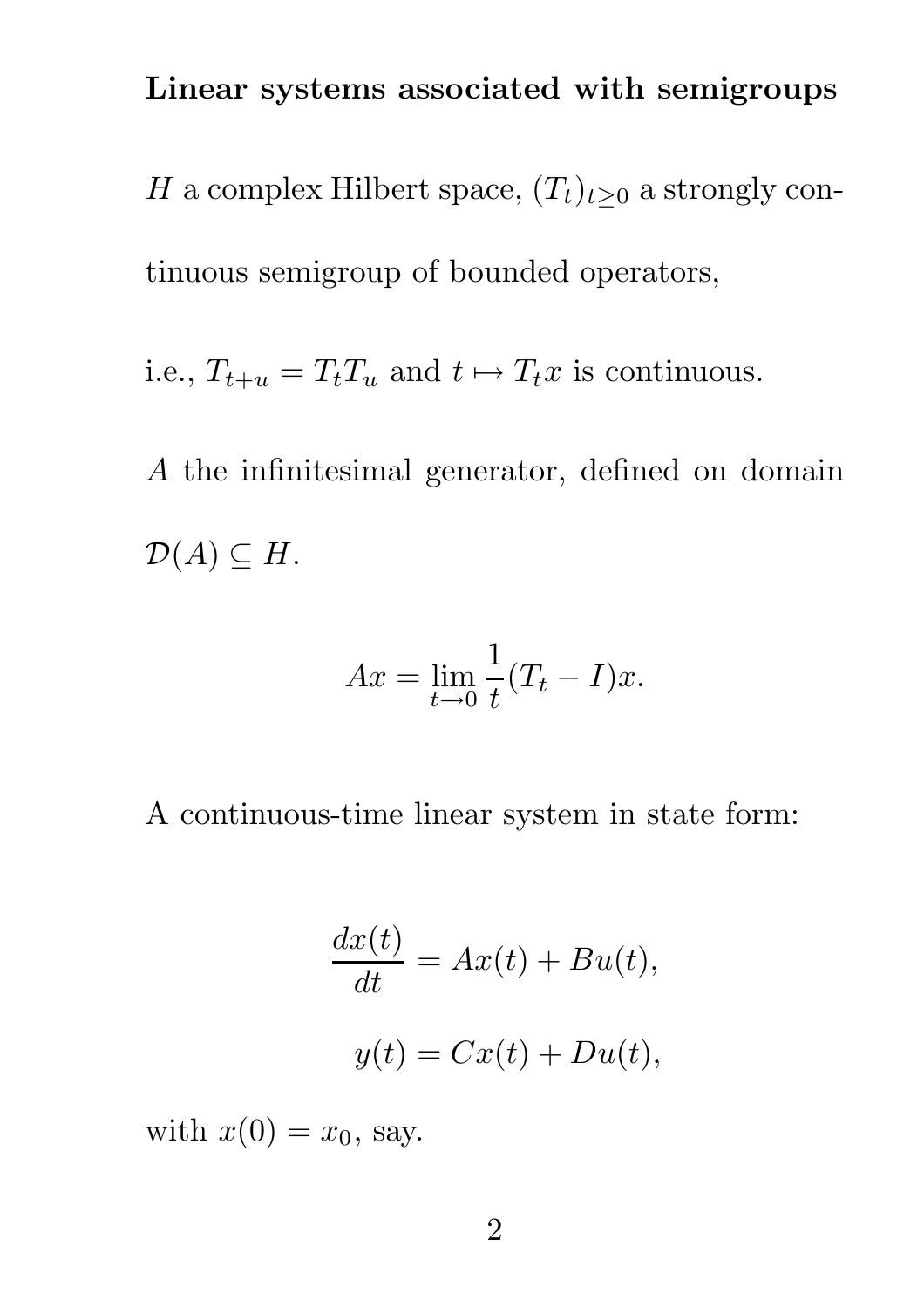Here  $u$  is the **input**,  $x$  the **state**, and

#### y the output.

Often we take  $D = 0$ . In general B and C (the control and observation operators) are unbounded.

Note that

$$
\dot{x}(t) = Ax(t), \quad x(0) = x_0
$$

is said to have mild solution

$$
x(t) = T_t x_0.
$$

## (Infinite-time) admissibility

There is a **duality** here between control and observation. We discuss just observation operators.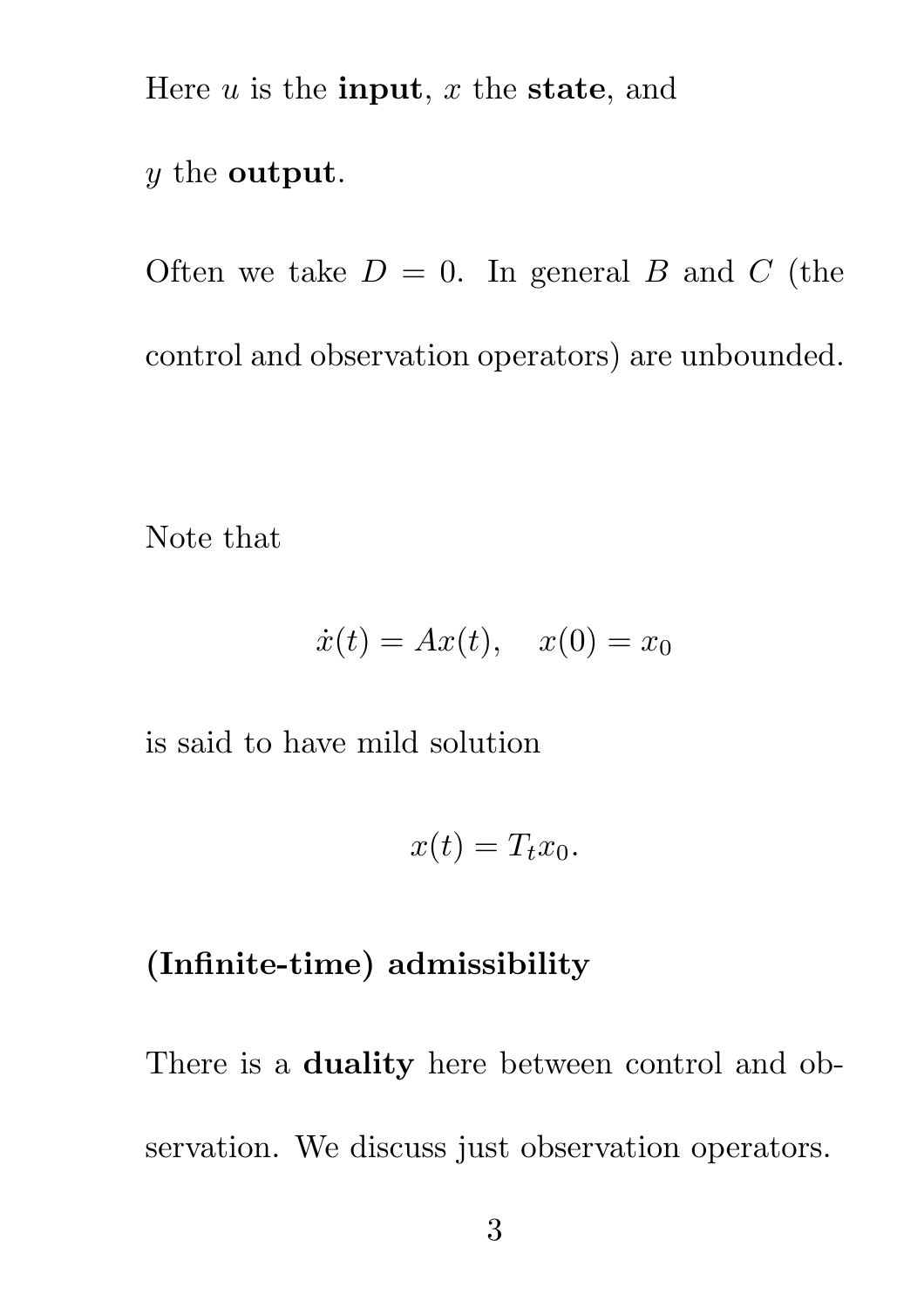Admissibility of observation operators.

Consider

$$
\frac{dx(t)}{dt} = Ax(t),
$$

$$
y(t) = Cx(t),
$$

with  $x(0) = x_0$ , say.

Let  $C : \mathcal{D}(A) \rightarrow \mathcal{Y}$ , Hilbert, be an A-bounded 'observation operator', i.e.,

$$
||Cz|| \le m_1 ||z|| + m_2 ||Az||
$$

for some  $m_1, m_2 > 0$ .

C is admissible, if  $\exists m_0 > 0$  such that  $y(t) = CT_t x_0$  satisfies  $y \in L^2(0, \infty; \mathcal{Y})$  and

$$
||y||_2 \le m_0 ||x_0||.
$$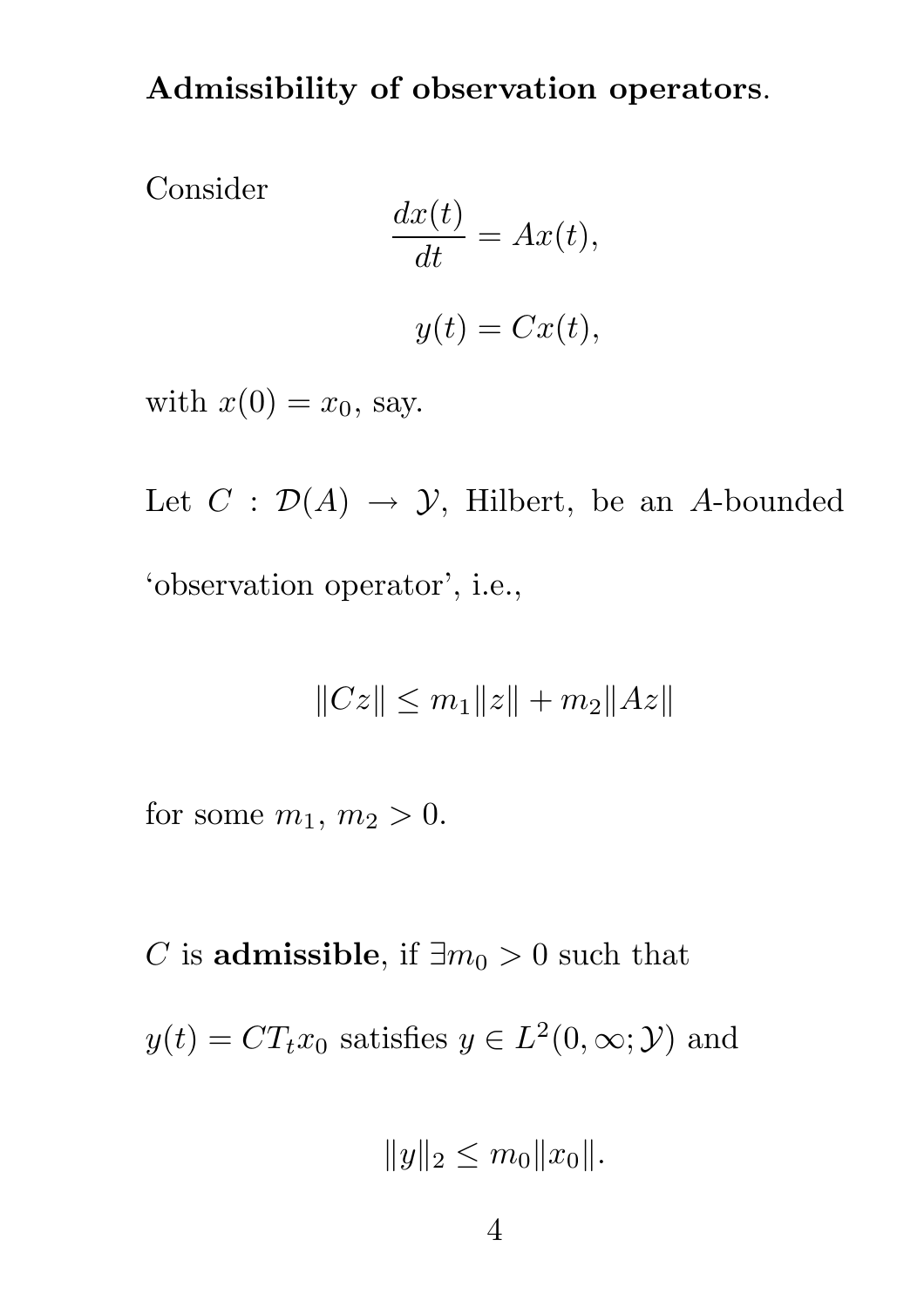## The Weiss conjecture

Suppose C admissible, take Laplace transforms,

$$
\hat{y}(s) = \int_0^\infty e^{-st} y(t) dt,
$$

$$
= C(sI - A)^{-1} x_0.
$$

Now if  $y \in L^2(0, \infty; \mathcal{Y})$ , then  $\hat{y} \in H^2(\mathbb{C}_+, \mathcal{Y})$ , Hardy space on RHP (Paley–Wiener), and

$$
\|\hat{y}(s)\| = \left\| \int_0^\infty e^{-st} y(t) dt \right\| \le \frac{\|y\|_2}{\sqrt{2 \text{ Re } s}},
$$

by Cauchy–Schwarz.

Thus admissibility, i.e.,

$$
||CT_{t}x_{0}||_{L^{2}(0,\infty;\mathcal{Y})} \leq m_{0}||x_{0}||,
$$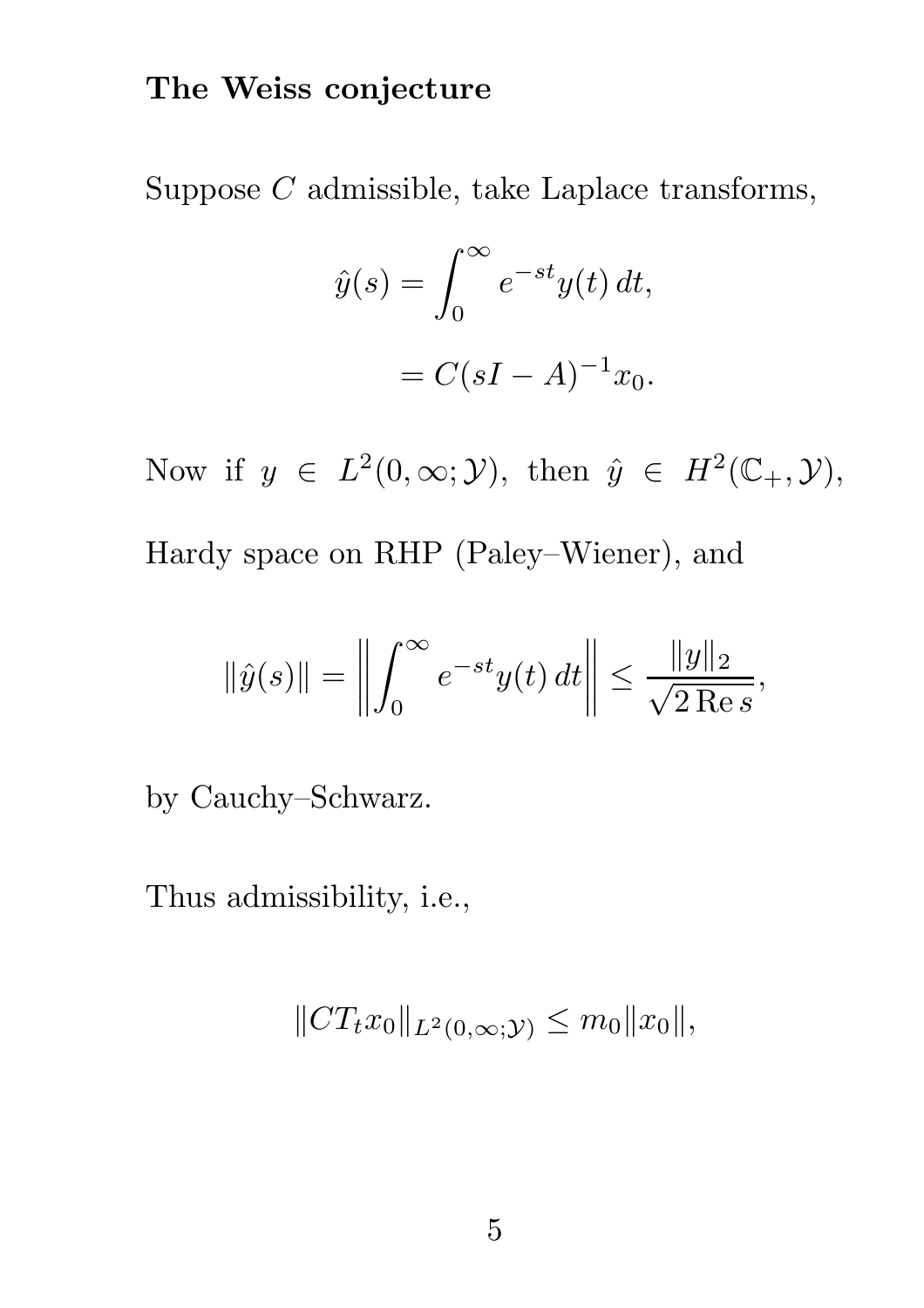implies the **resolvent condition**:  $\exists m_1 > 0$  such that

$$
||C(sI - A)^{-1}|| \le \frac{m_1}{\sqrt{\text{Re } s}}, \qquad \forall s \in \mathbb{C}_+.
$$

George Weiss (1991) conjectured that the two conditions are equivalent.

This would imply several big theorems in function theory in an elementary way.

## 1. The case dim  $\mathcal{Y} < \infty$ .

Weiss proved it for normal semigroups and rightinvertible semigroups.

A decade later, other special cases were considered.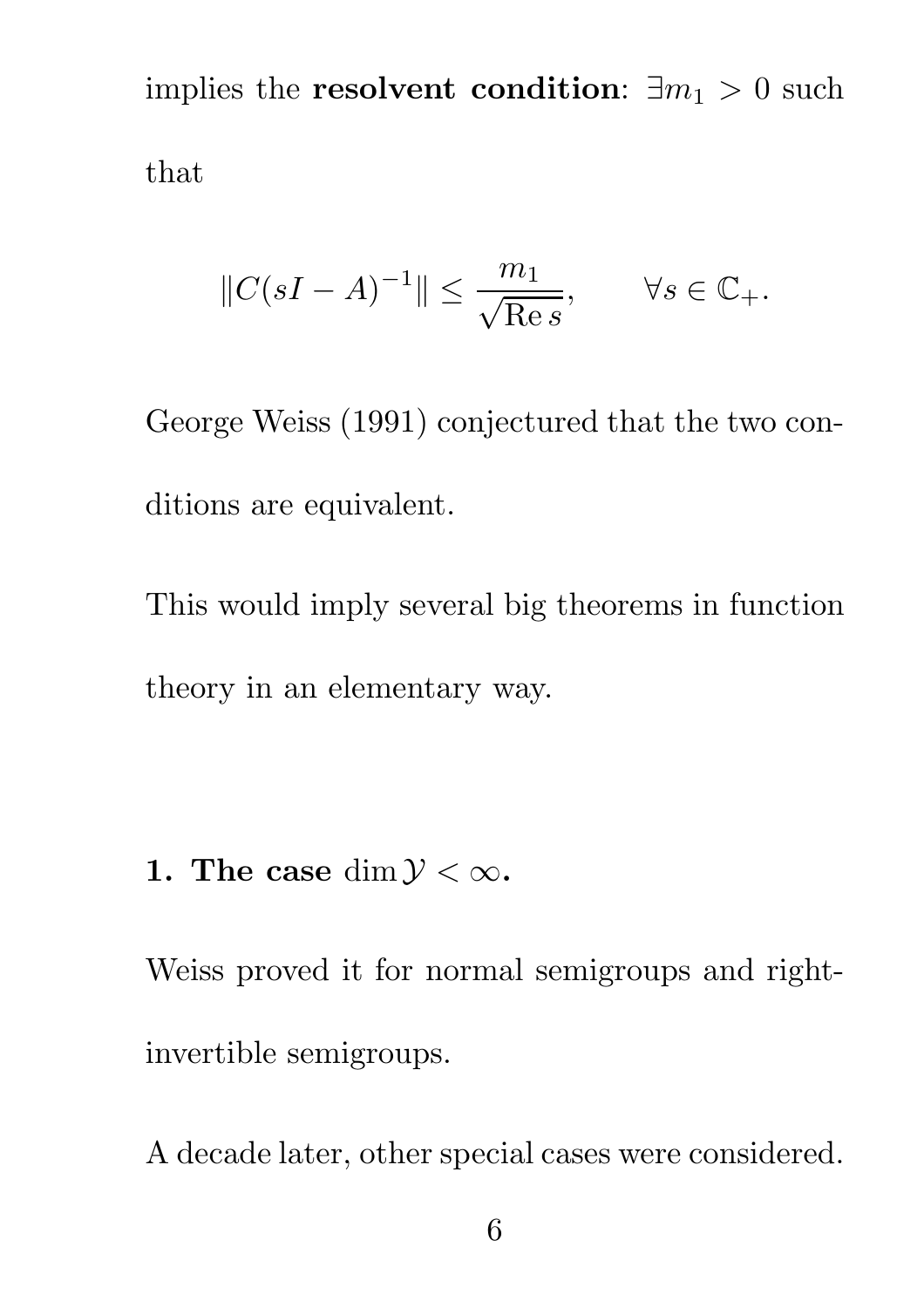Jacob–JRP (2001). Contraction semigroups.

Le Merdy (2003). Bounded analytic semigroups.

Jacob–Zwart (2004). Not true for all semigroups.

Example 1

$$
H = L^{2}(\mathbb{C}_{+}, \mu),
$$
  

$$
(T_{t}(x))(\lambda) = e^{-\lambda t}x(\lambda),
$$
  

$$
(Ax)(\lambda) = -\lambda x(\lambda).
$$

For a Borel measure  $\mu$  on  $\mathbb{C}_+$  take C defined by

$$
Cf = \int_{\mathbb{C}_+} f(\lambda) d\mu(\lambda).
$$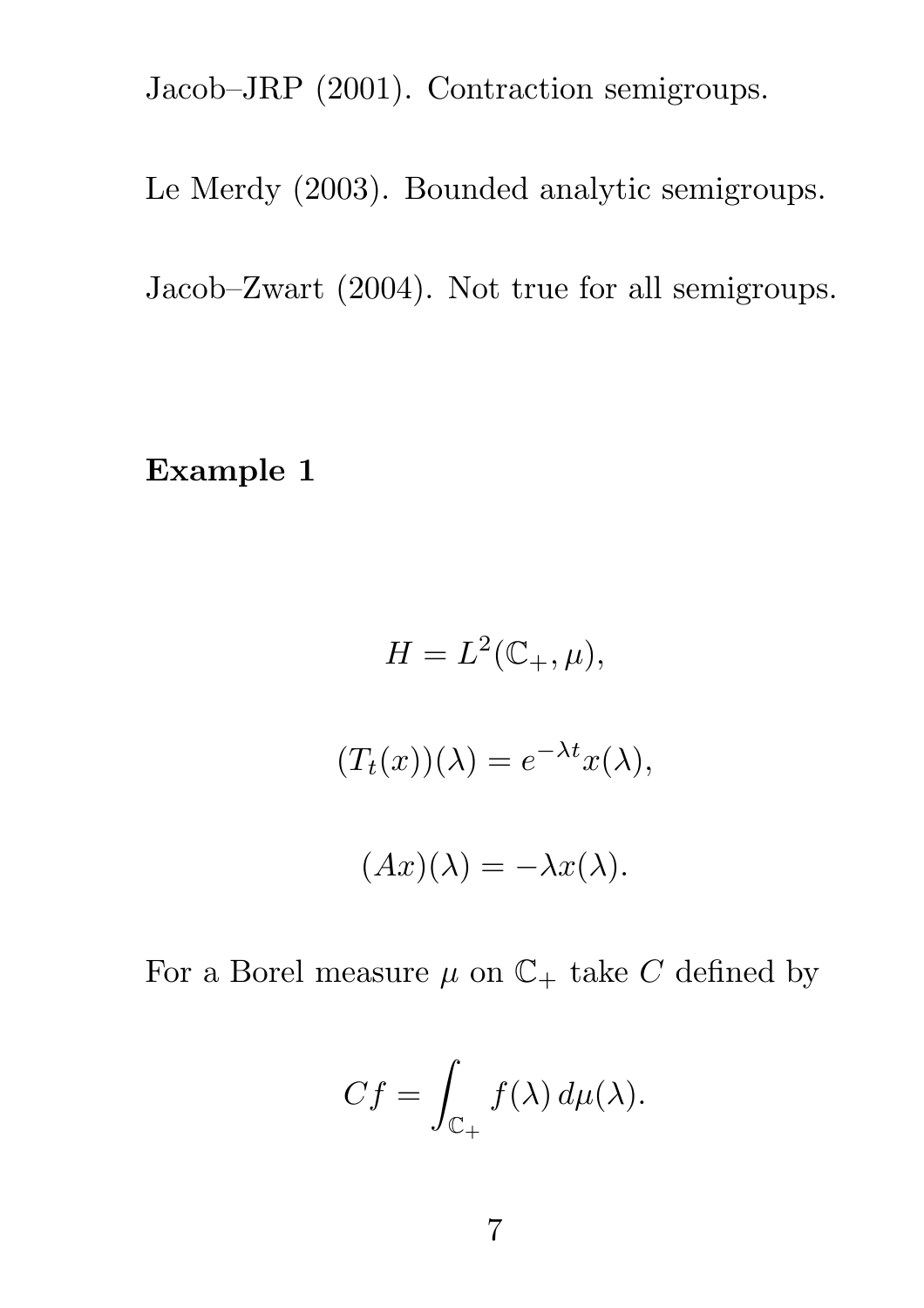Easily checked that the Weiss conjecture for the above  $A$  and  $C$  is equivalent to the **Carleson**-Vinogradov embedding theorem:

Let  $k_{\lambda}(s) = 1/(s + \lambda)$ . If

$$
||k_{\lambda}||_{L^{2}(\mathbb{C}_{+},\mu)} \leq M ||k_{\lambda}||_{H^{2}},
$$

for each  $\lambda \in \mathbb{C}_+$ , then a similar inequality holds for all  $H^2$  functions.

#### Example 2

Take the right shift semigroup on  $H = H^2(\mathbb{C}_+)$ :

$$
(T_t(x))(\lambda) = e^{-\lambda t}x(\lambda),
$$

$$
(Ax)(\lambda) = -\lambda x(\lambda).
$$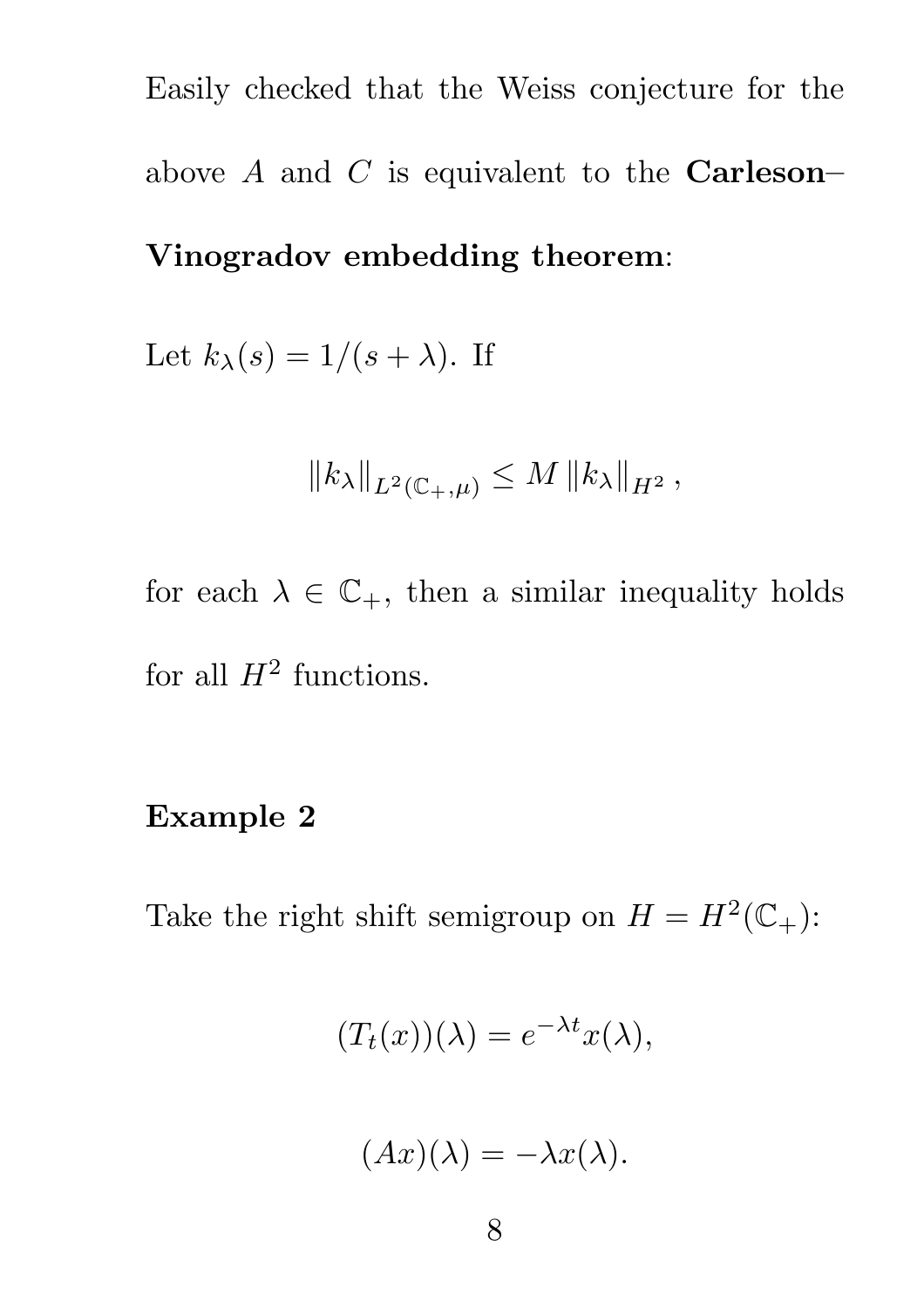Now  $C: \mathcal{D}(A) \to \mathbb{C}$  is A-bounded iff it has the

form

$$
Cx = \int_{-\infty}^{\infty} \overline{c(i\omega)} x(i\omega) d\omega,
$$

where  $c(z)/(1+z) \in H^2(\mathbb{C}_+)$  (easy).

Consider the Hankel operator:

$$
\Gamma_c: H^2(\mathbb{C}_-) \to H^2(\mathbb{C}_+), \qquad \Gamma_c u = \Pi_+(c.u),
$$

where  $\Pi_+$  is the orthogonal projection from

$$
L^2(i\mathbb{R}) = H^2(\mathbb{C}_+) \oplus H^2(\mathbb{C}_-)
$$

onto  $H^2(\mathbb{C}_+).$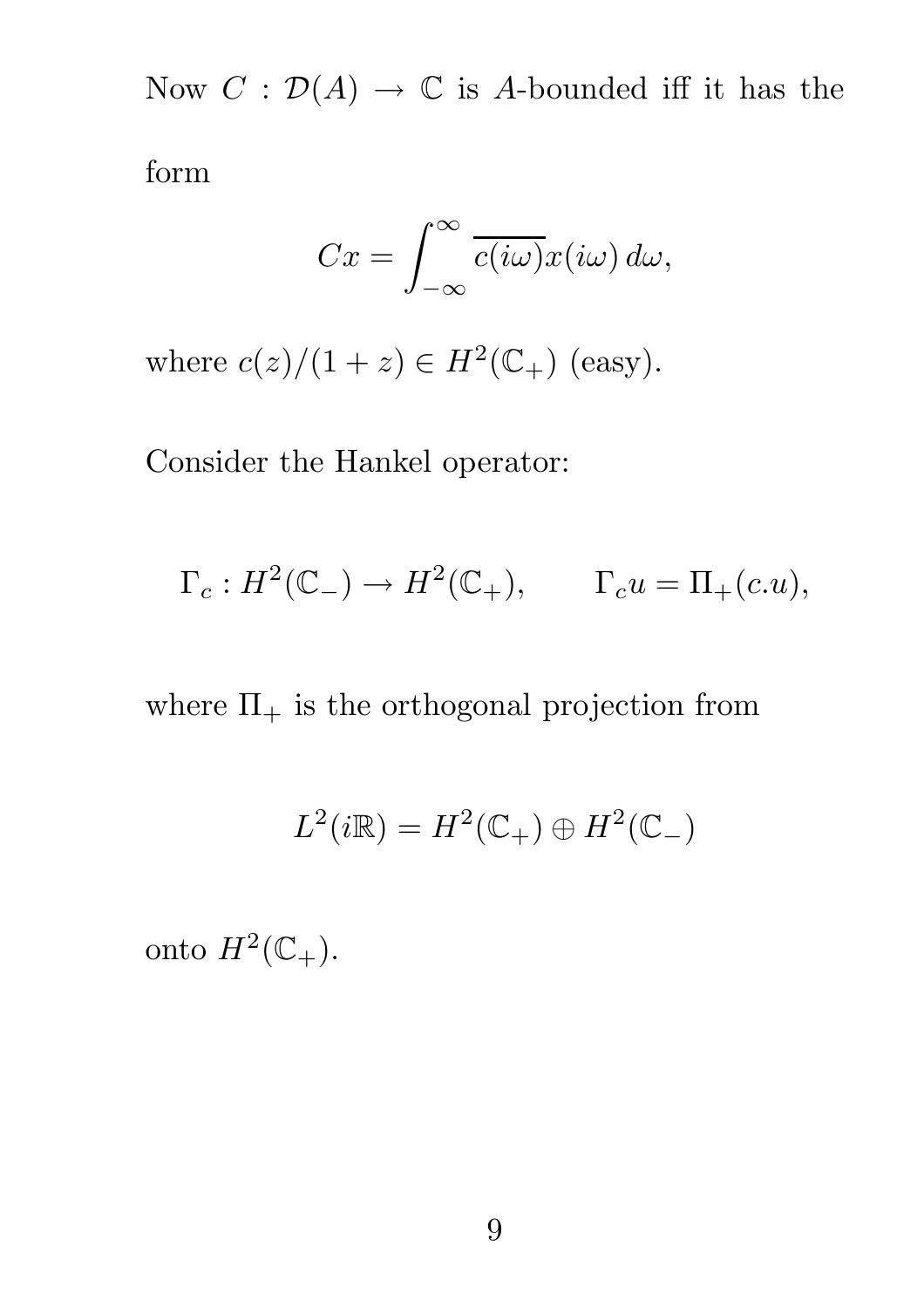Now the Weiss conjecture for this semigroup is equivalent to a theorem given by Bonsall (1984): the Hankel operator  $\Gamma_c$  is bounded if and only if it's bounded on normalized rationals of degree 1 (reproducing kernel thesis).

2. The case dim  $\mathcal{Y} = \infty$ .

Weiss conjecture fails even for the shift semigroup on  $L^2(0,\infty)$  – Jacob–JRP–Pott (2002).

No straightforward analogue of Bonsall's theorem.

- \* Some positive results on this case are known.
- \* Several open questions remain in this area.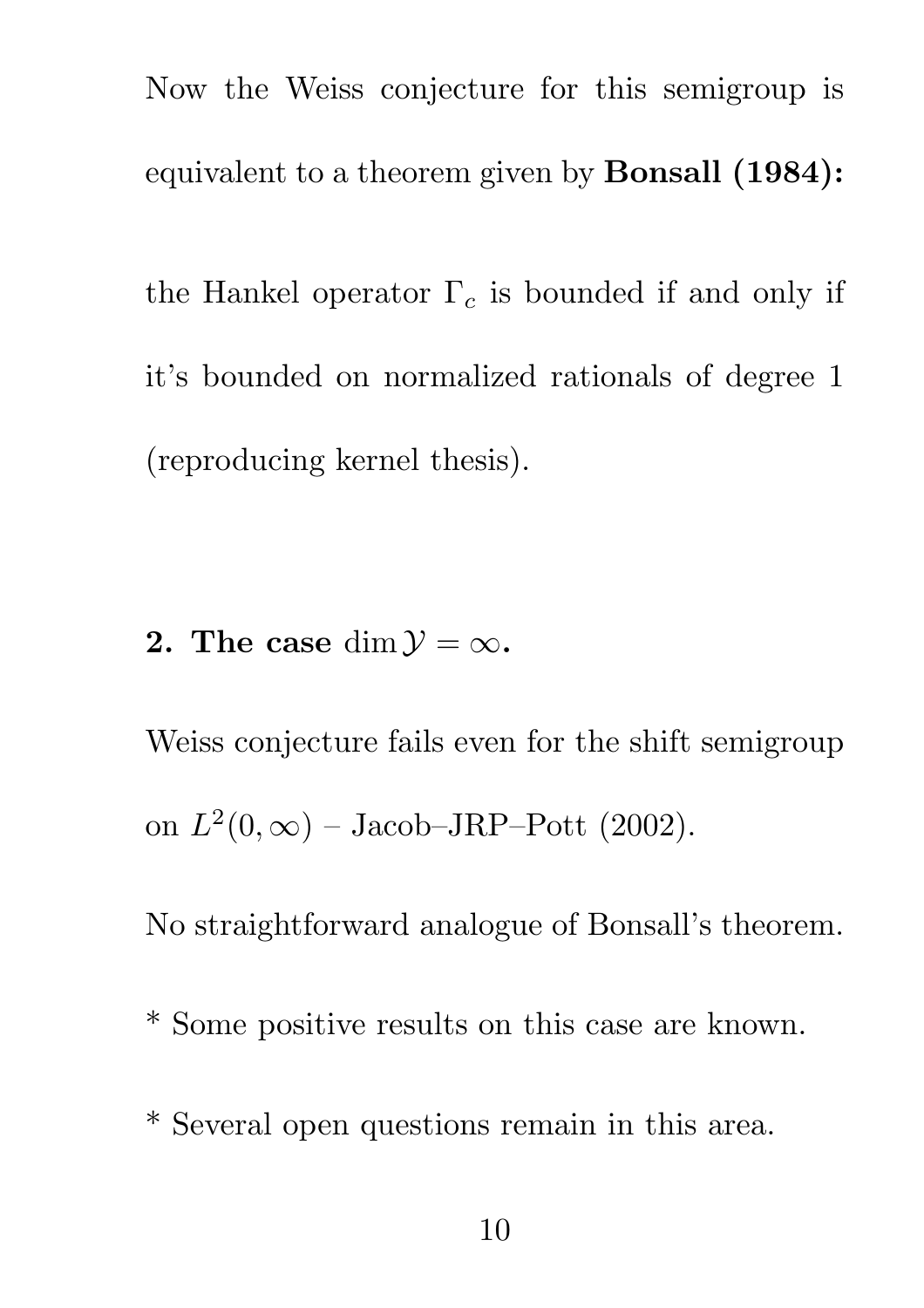$$
\dot{x}(t) = Ax(t) + \int_0^t k(t-s)Ax(s) ds, \qquad t \ge 0,
$$

 $y(t) = Cx(t),$  with  $x(0) = x_0,$ 

where  $A$  generates a  $C_0$  semigroup and

 $k \in W^{1,2}(0,\infty).$ 

Note that for the choice  $k(t) \equiv 0$  we obtain the Cauchy system

$$
\dot{x}(t) = Ax(t), \qquad t \ge 0,
$$
  

$$
y(t) = Cx(t), \qquad \text{with} \quad x(0) = x_0.
$$

For Volterra systems we write

$$
x(t) = S_t x_0, \quad t \ge 0.
$$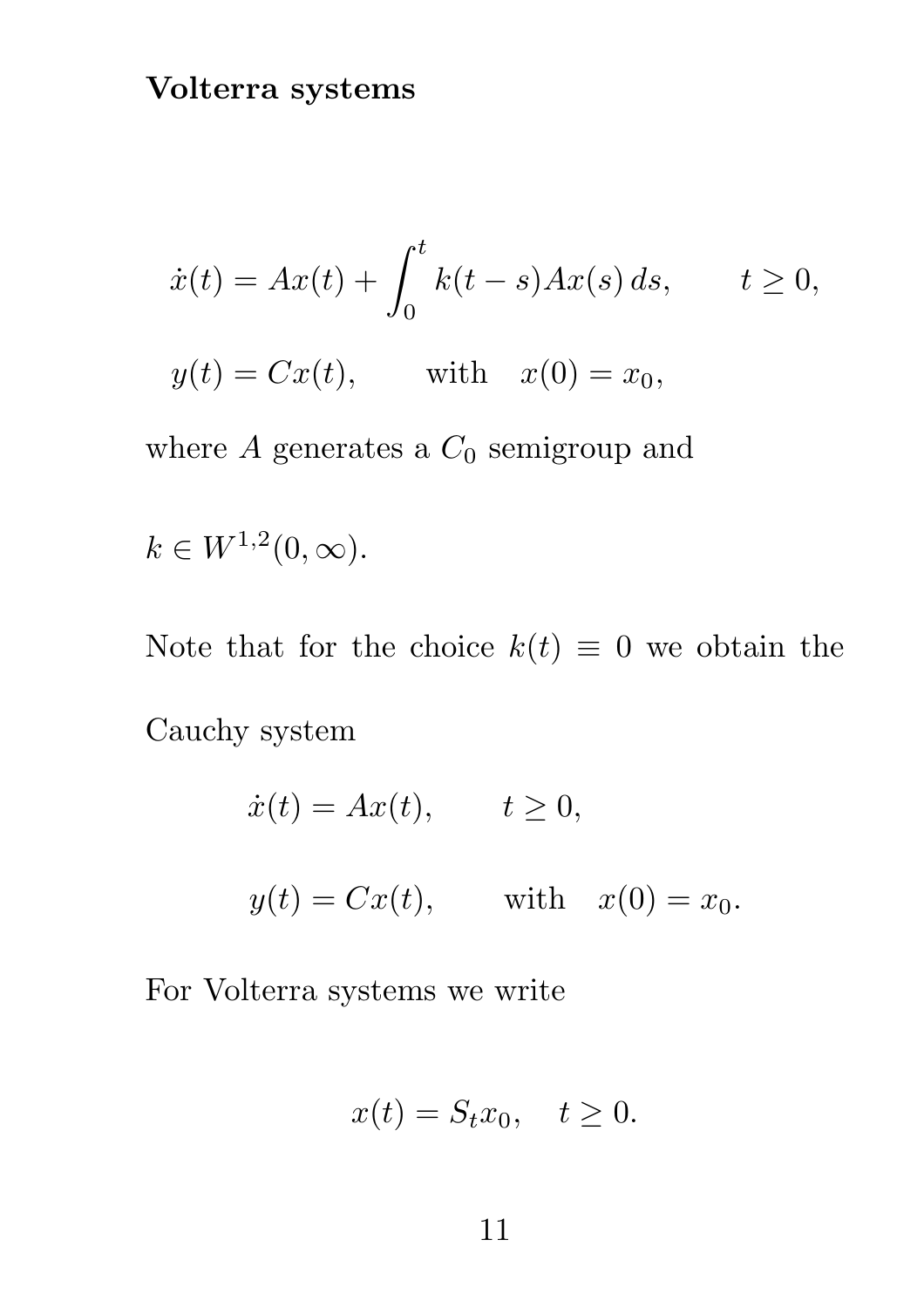Now S is not a semigroup, but still turns out to be exponentially bounded in this case, i.e.,

$$
||S_t|| \le Me^{\omega t}, \quad (t \ge 0)
$$

for some constants  $M$  and  $\omega$ .

Can use Laplace transform methods again. Let

$$
H(s)x_0=\hat{S}(s)x_0
$$

$$
= (sI - (1 + \hat{k}(s))A)^{-1}x_0
$$

for Re  $s > \omega$ .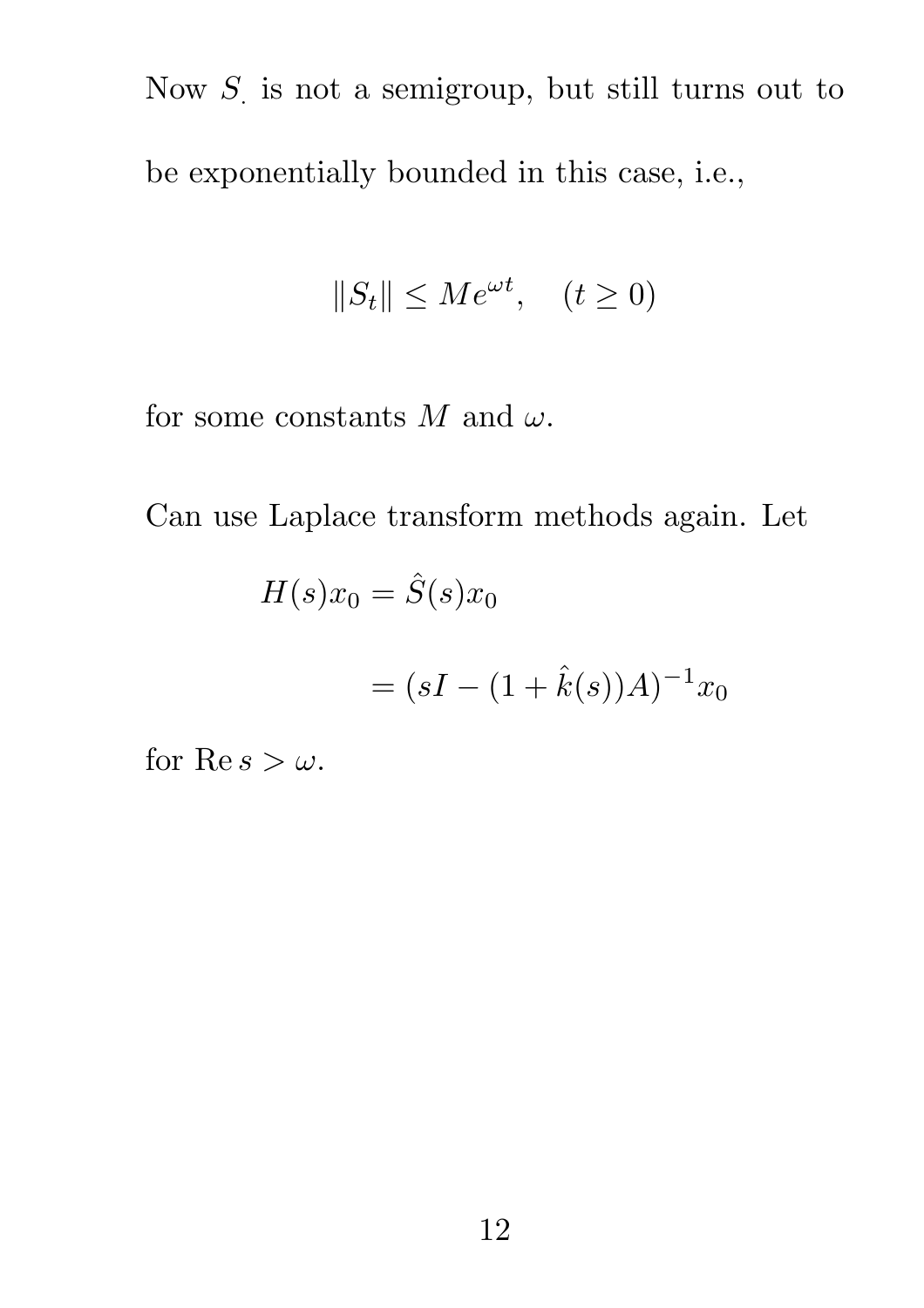## A larger Cauchy system

Idea of Engel and Nagel. Consider

$$
\dot{z}(t) = \mathcal{A}z(t), \qquad t \ge 0,
$$
  

$$
w(t) = \mathcal{C}z(t).
$$

State space  $\mathcal{H} = H \times L^2(\mathbb{R}_+, H)$ , and

$$
\mathcal{A}\begin{pmatrix}x_0\\f_0\end{pmatrix}=\begin{pmatrix}A&\delta_0\\ \phi&\frac{d}{d\tau}\end{pmatrix}\begin{pmatrix}x_0\\f_0\end{pmatrix},\end{pmatrix}
$$

where  $(\phi x)(\tau) = k(\tau)Ax, x \in D(A), \tau > 0$ , and

$$
\mathcal{C}\left(\frac{x_0}{f_0}\right) = Cx_0.
$$

Then  $\mathcal A$  generates a  $C_0$  semigroup  $\mathcal T$ , say.

Indeed  $S = \mathcal{T}^{(1,1)}$  $\tilde{C}^{(1,1)}$  in a natural way.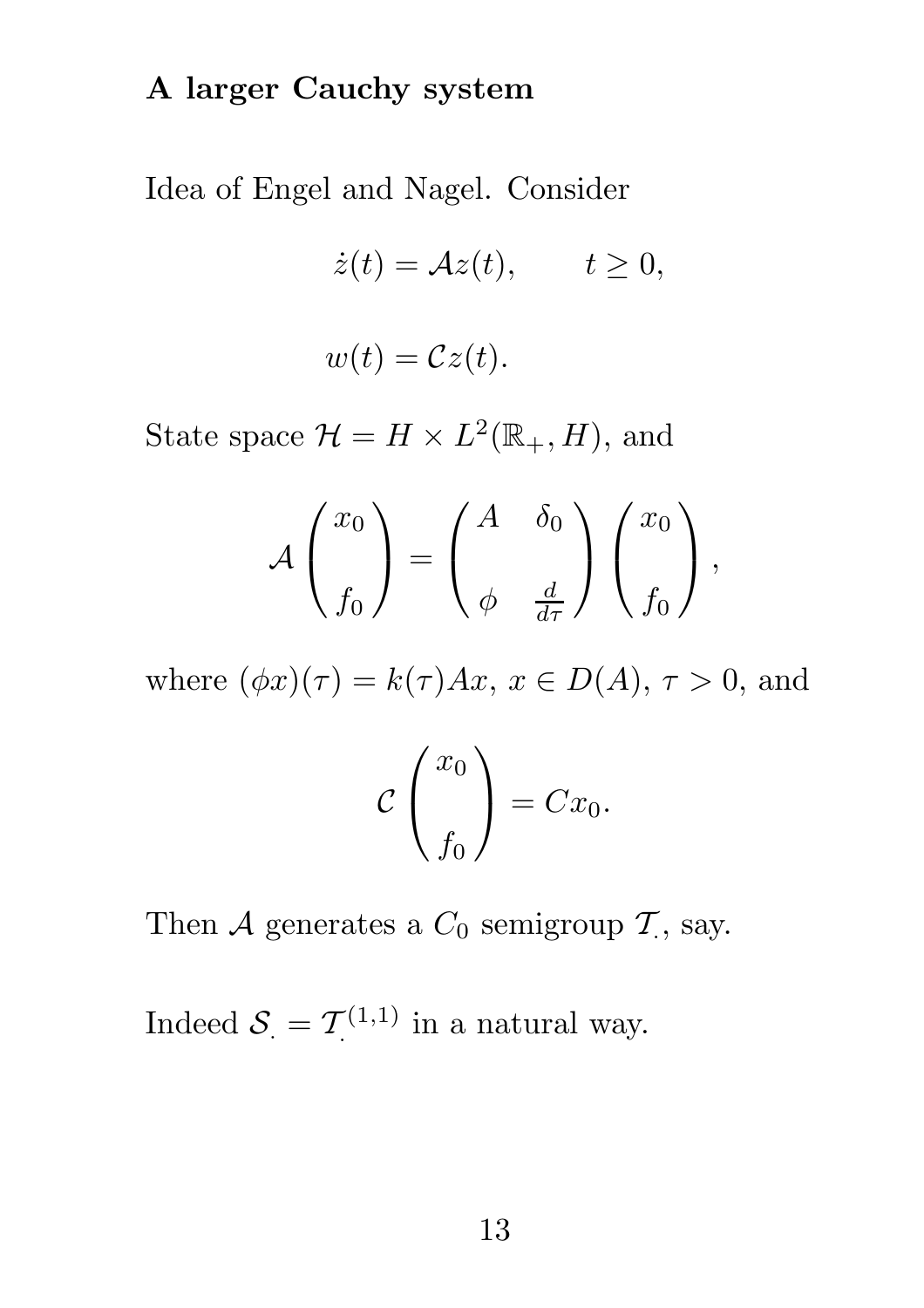Finite-time admissibility is easier to handle here. This means for some  $K, \gamma$  we have

$$
||CS_{.}x_{0}||_{L^{2}(0,t;Y)} \leq Ke^{\gamma t}||x_{0}||
$$

for every  $x_0 \in H$  and  $t > 0$ .

Theorem (Jacob–JRP, 2005) Suppose  $\alpha > 0$ and A generates a semigroup  $T$  with

 $||T_t|| \leq e^{\alpha t}$  for each  $t \geq 0$ . Then TFAE:

1. C finite-time admissible for Volterra system  $S$ .

- 2. C finite-time admissible for Cauchy system  $\mathcal{T}$ .
- 3. There are constants  $M > 0$  and  $\beta \in \mathbb{R}$  with

$$
||CH(s)|| \le \frac{M}{\sqrt{\text{Re}\, s - \beta}} \quad \text{ for Re } s > \beta.
$$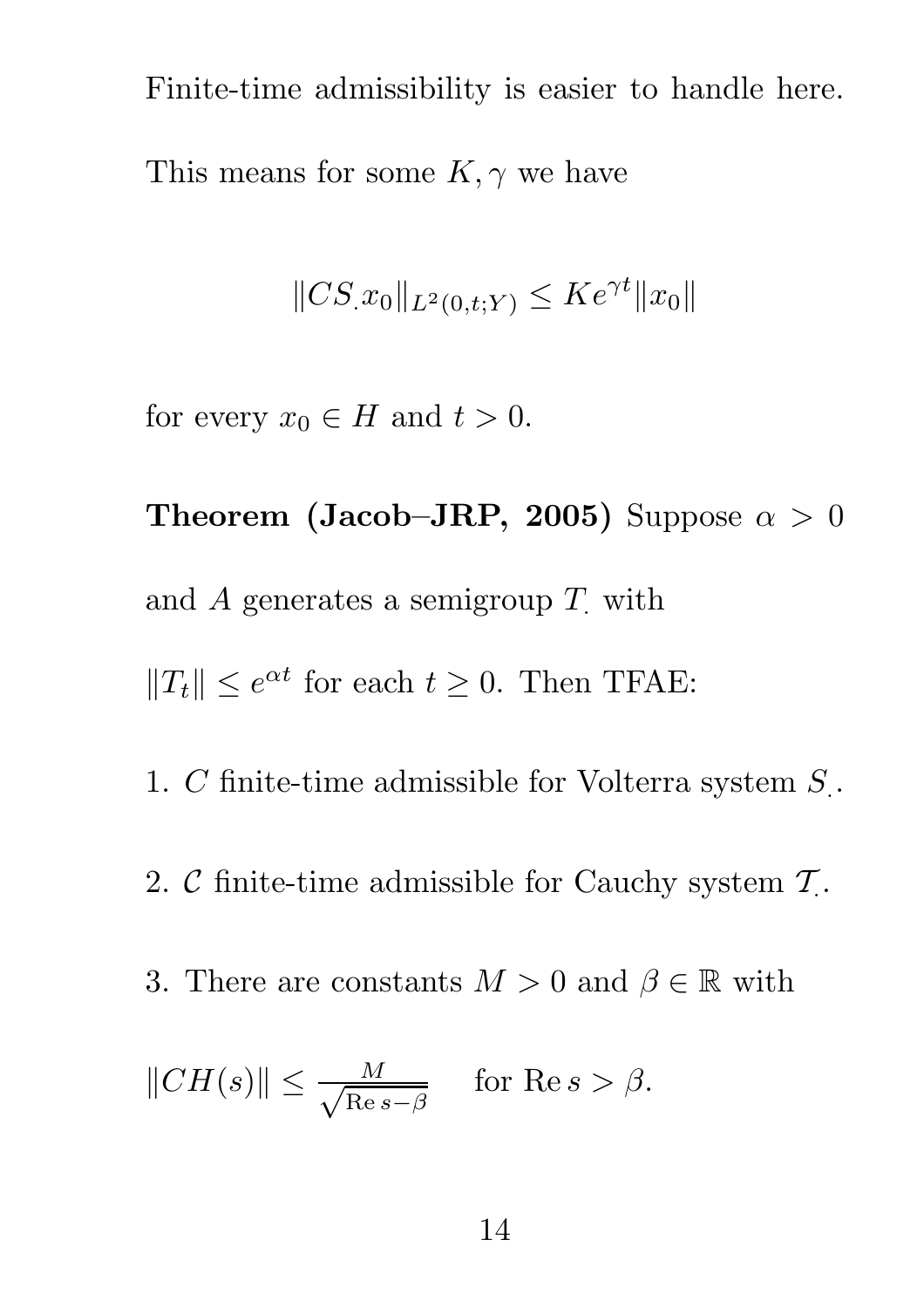Proof uses the fact that finite-time admissibility is equivalent to infinite-time admissibility for exponentially stable semigroup systems\* plus fact that the Weiss conjecture holds for contraction semigroups.

\*Not true for Volterra systems. Hence all our woe.

Natural Weiss-type conjecture: for infinite-time admissibility, is it enough to check the usual resolventtype condition (e.g. if A generates a contraction semigroup)?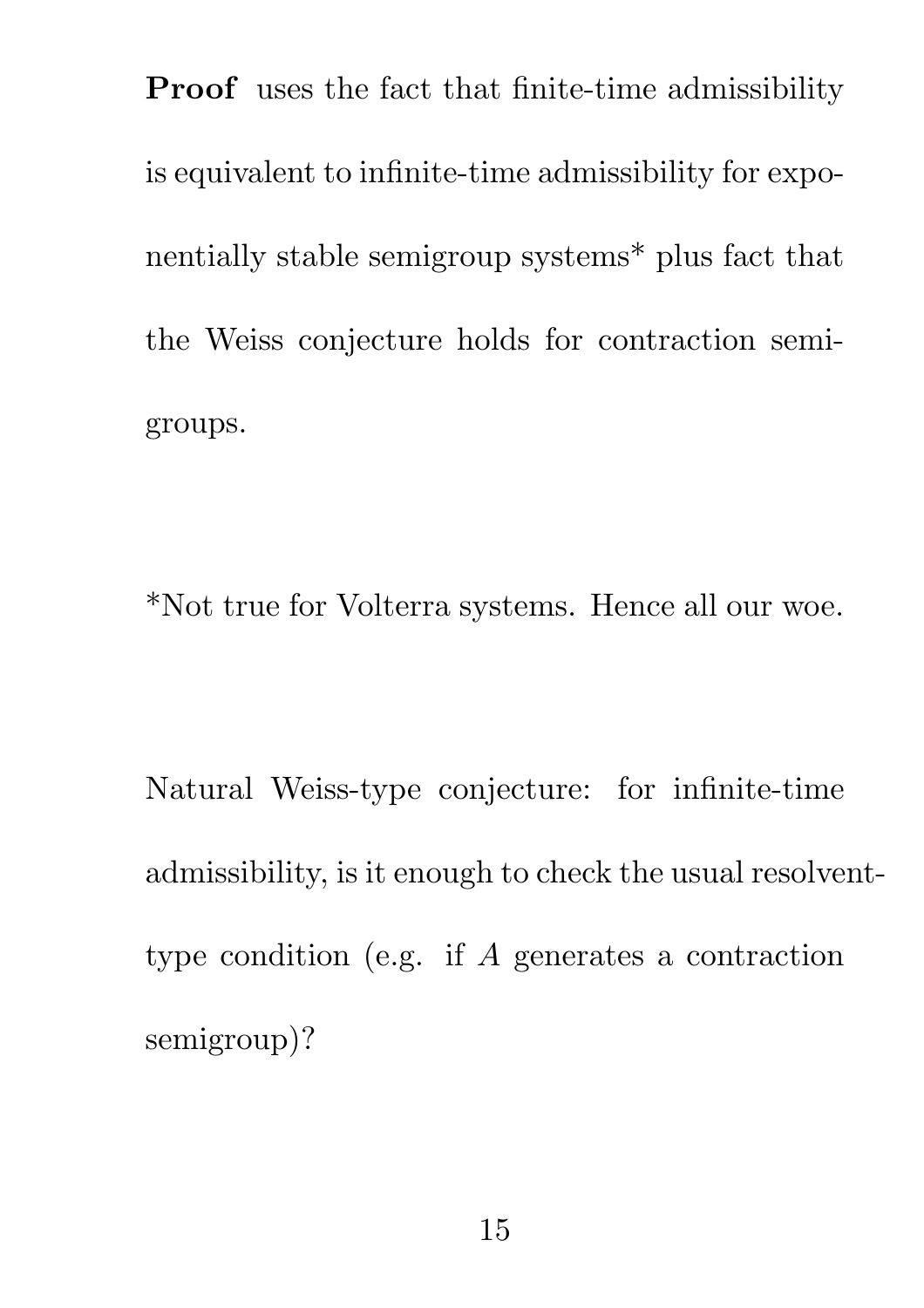### NO!

Example with  $H = Y = \mathbb{C}, A = -I, C = I$ 

and  $k$  defined by

$$
\hat{k}(s) = -1 + \sqrt{\frac{s}{s+1}} \qquad (s \in \mathbb{C}_+).
$$

Exercise for audience:  $k \in W^{1,2}(0, \infty)$ .

Then

$$
CH(s) = \frac{1}{s + \sqrt{\frac{s}{s+1}}},
$$

a function not in  $H^2(\mathbb{C}_+)$  that still satisfies

$$
||CH(s)|| \le \frac{M}{\sqrt{\text{Re }s}} \qquad (s \in \mathbb{C}_+)
$$

for some  $M > 0$ .